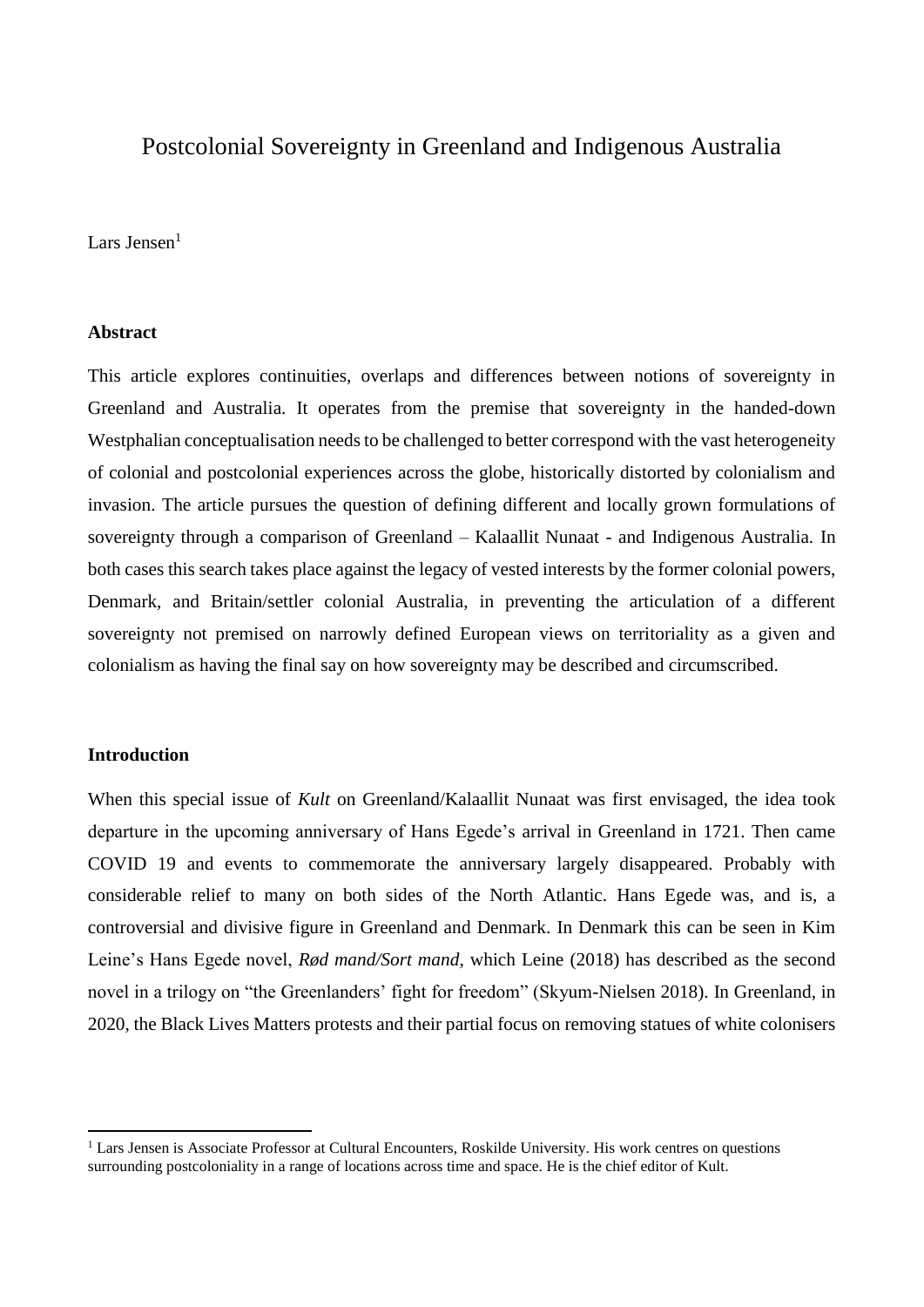from the public space led to a discussion and referendum on the removal of the statue of Hans Egede from its elevated position above Nuuk.

I begin my article with this short aside on Egede, because he, in his capacity as Greenland's coloniser, is the embodiment of the origin of sovereignty issues between Kalaallit Nunaat and Denmark and of why they subsequently panned out the way they did. It is of course well-known that Hans Egede came both to look for and rechristianise descendants of the Viking settlers that had brought Christianity with them to Southern Greenland, but he also came sponsored by those who sought to economically profit from the whale trade pioneered by the Dutch. Such interests were shared by Danish(- Norwegian) merchants and the King, the sovereign of the then Danish-Norwegian kingdom. I could continue this historical account here with detailing how Denmark pursued its interests in Greenland and how those interests underwent a number of transformations over the subsequent 300 years – yet never disappeared. However, I will leave that history with the summary statement that Denmark came, was and has remained in Greenland for 300 years – to protect Danish interests. To a critical international audience – versed in postcolonial, decolonial, whiteness or racialisation studies - this may seem a statement too obvious to merit inclusion, but in a Danish language patrolled discourse on the relationship between Kalaallit Nunaat and Denmark, the disavowal of Danish interests taking precedence over Greenlandic remains the norm. Not that there does not exist a counter discourse. Indeed, the counter discourse is as old as Danish colonialism in Greenland itself, but the (moral) defence of the realm reigns supreme. Here is Jens Dahl in 1986 identifying the parameters of that defence pertaining to the years, when Greenland had ceased being labelled a colony:

> There is a great deal of mystery surrounding the application of the term "colony" to the Greenlandic society after 1953. It is part of the Danish self-image in general and particularly among the civil servants and science people attached to Greenland that we can act confidently, assured that after 1953 we have certainly not acted out of the interests of a *colonial* power in our work. Subjectively seen, the colonial system was supposedly dismantled, but objectively we are in a condition of alienated selfjustification. Just as obvious as it is to us that France conducts unmitigated colonial policy in Polynesia, just as clear it is to the French that the Danish policy in Greenland reflects the relationship between colony and colonial power. And the conclusion is also then in all its simplicity that the Greenlandic society also after 1953, has to be analysed inside an overall framework of a colonial system, because […] "the strongest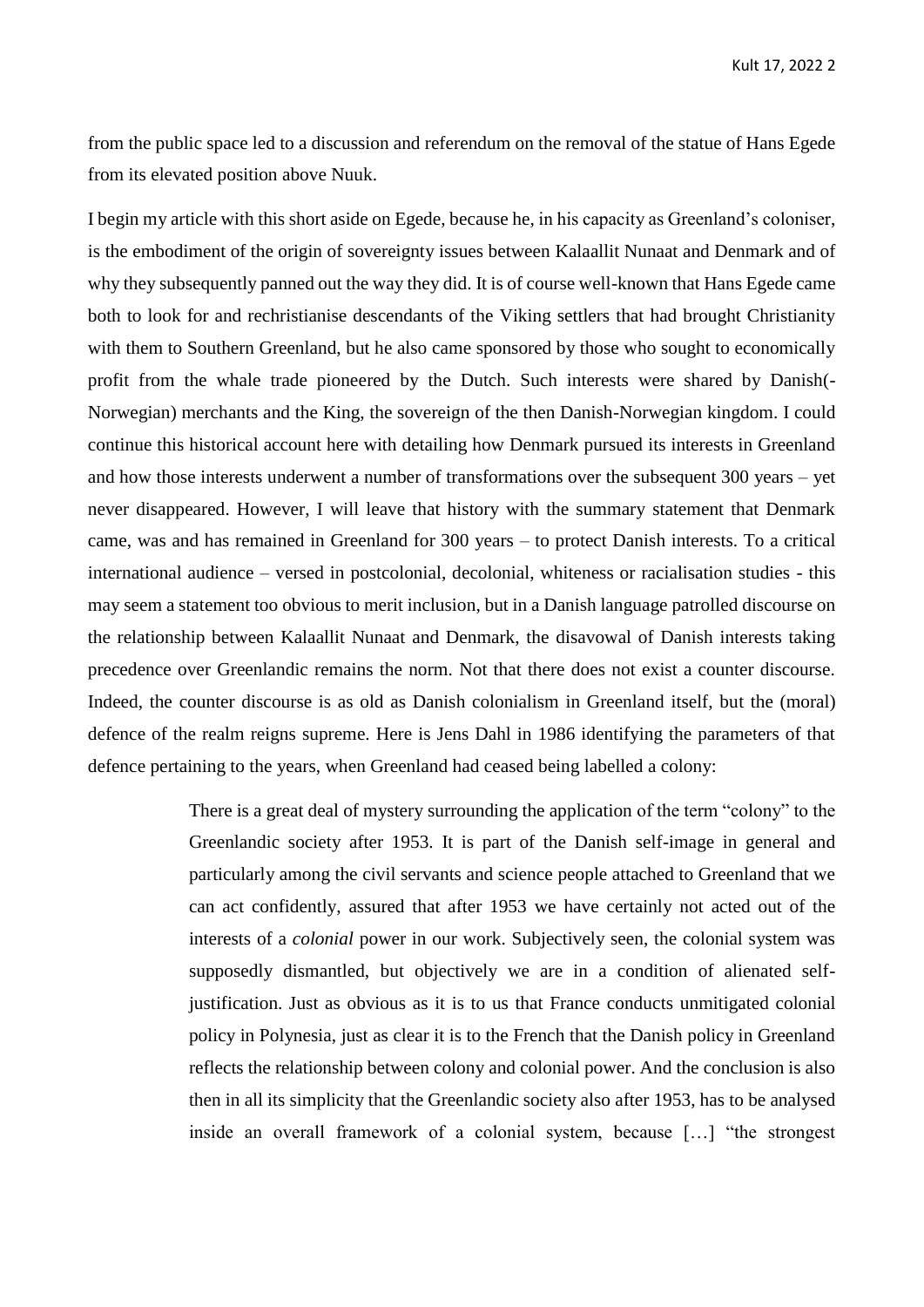colonisation appeared after the colonial status of Greenland was abolished," to borrow a historian's characterisation of the situation. (Jensen 2018: 111).

Dahl's comment is discussed in my book, *Postcolonial Denmark,* as part of an overall argument that hinges on seeing "postcolonial debate" in Denmark as flawed. I read the momentum building on an international anti-imperial movement in the 1950s, 1960s and 1970s – in terms of intellectual and political activism – as having deflated by the 1980s. What Dahl describes is a stalemate, where the introduction of Home Rule in 1979 becomes an argument of a literal conceptualisation of the postcolonial as exclusively post. As if the transition to higher degrees of Greenlandic autonomy are the result of Danish altruism, benevolence and successful civilising mission,<sup>2</sup> leading to increasing Greenlandic participation as they become prepared – by Danes.

The argument over what postcolonial refers to in the Greenlandic-Danish context is both a question of the political process, that is, who drove it, and an academic debate over what the term postcolonial signifies. I am less interested in the academic debate here, which in the Anglophone context, where the term originated, is a dated discourse. Aimé Césaire's *Discourse on Colonialism* (2000 [1972]), Frantz Fanon's *The Wretched of the Earth* (2001 [1965], Edward Said's *Orientalism* (1995 [1978]) and *Culture and Imperialism* (1993), Homi Bhabha's "DissemiNation: Time, Narrative, and the Margins of the Modern Nation" (1990), Stuart Hall's "When Was the Post-Colonial? Thinking at the Limit" (1995), Gayatri Spivak's "Can the Subaltern Speak?" (1988), and Bart Moore-Gilbert's summary of the debates, *Postcolonial Theory: Contexts, Perspectives, Politics* (1997), collectively set the parameters of the debate, even if nothing could aspire to define the field as a whole. I mention these texts as a challenge to those working in political science and history, the disciplines that have held a disproportionate influence on defining the postcolonial in a Danish-Greenlandic context – as either a political evolutionary process or a historical era question - yet feel uncompelled to refer to these debates. Even though these debates about the entangled reality of political, social and cultural emancipation for colonial subjects, so evidently find their starting point in historical and political science derived anticolonial and emancipatory discourse.

I am not claiming the postcolonial exists only as a field owned by specific scholars, but the term postcolonial in a Danish-Greenlandic context cannot exist in a vacuum from the scholarship that

 $2$  For details of the arduous process of devolution in the North Atlantic, see Jensen 2018. For the links between Danish colonialism projected as benevolent, altruistic and a civilising influence and nation-empires elsewhere in Europe, see Jensen 2020. For the links between notions of exceptionalism governing nation-empires conceptualisations of selfhood, see Jensen and Loftsdóttir 2022.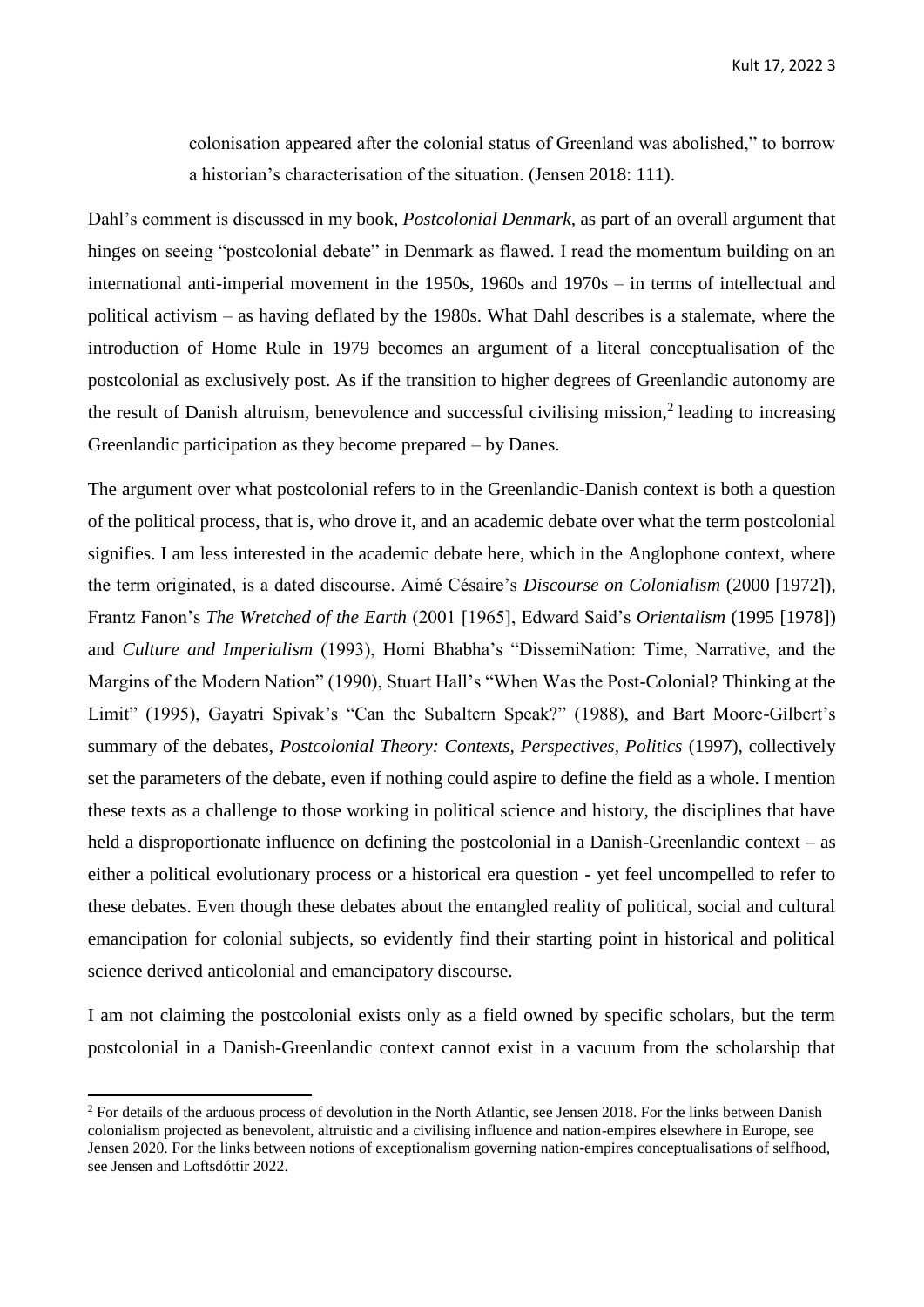developed the term and its reference points. The reluctance to engage these debates speaks volumes about the nation narration Danish mainstream academia engage in, where Greenland becomes an important object for illustrating and justifying Danish acts. And this form of nation narration pertains in a Danish context to a sovereignty discourse that coexists paradoxically and contradictorily as the defence of the realm that always places the interests of Denmark, as Edward Said argues in one of his late critiques of British imperialism, "on top" (Said 2003).

#### **Postcolonial sovereignty**

**.** 

Postcolonial sovereignty captures the dilemma outlined above. If the continued self-interest of the former nation-empire (Jensen 2020) is neglected, postcolonial sovereignty may simply come across as the belated realisation of independence produced collaboratively by colonial and nation-imperial interests seeking both to achieve the same goal – future coexistence. Yet, where in the world, where European nation-empires ruled is there an example of this? Why then should Denmark-Greenland be in a unique position for this to develop? And how to explain through such a prism the sustained Greenlandic protests against Danish assumed superiority that can be traced back through Danish-Greenlandic contact history but also simply be detected in the present – though often ignored by Danish research. Looking for a more productive way of conceptualising postcolonial sovereignty, in my analysis here, requires a detour to the other side of the globe, where sovereignty has been developed to mean something different from its restricted, Eurocentric, formulaic, post-Westphalian configuration where it simply refers to indisputable reign over territory (see Steinberger quotation on *Creative Spirits* webpage<sup>3</sup> see also Jensen and Loftsdóttir 2022). But it also means explaining my personal motivation for writing this article.

I have for decades worked in Australian studies from a postcolonial perspective and have spent collectively years in Australia studying, researching and simply staying there. In a way it was my interest in Indigenous Australia that spurred by interest in Greenland once I began to explore what a postcolonial Denmark might look like. In this way, my interest in Greenland and the later interest in its pursuit of independence has been formed by what I have researched at times before and at times concurrently in Australia. Currently, in a book project, *Remotely Australian*, exploring how the predominant settler colonial way of narrating Australia as a place can be challenged by foregrounding

<sup>3</sup> [https://www.creativespirits.info/aboriginalculture/selfdetermination/aboriginal-sovereignty-in-australia.](https://www.creativespirits.info/aboriginalculture/selfdetermination/aboriginal-sovereignty-in-australia)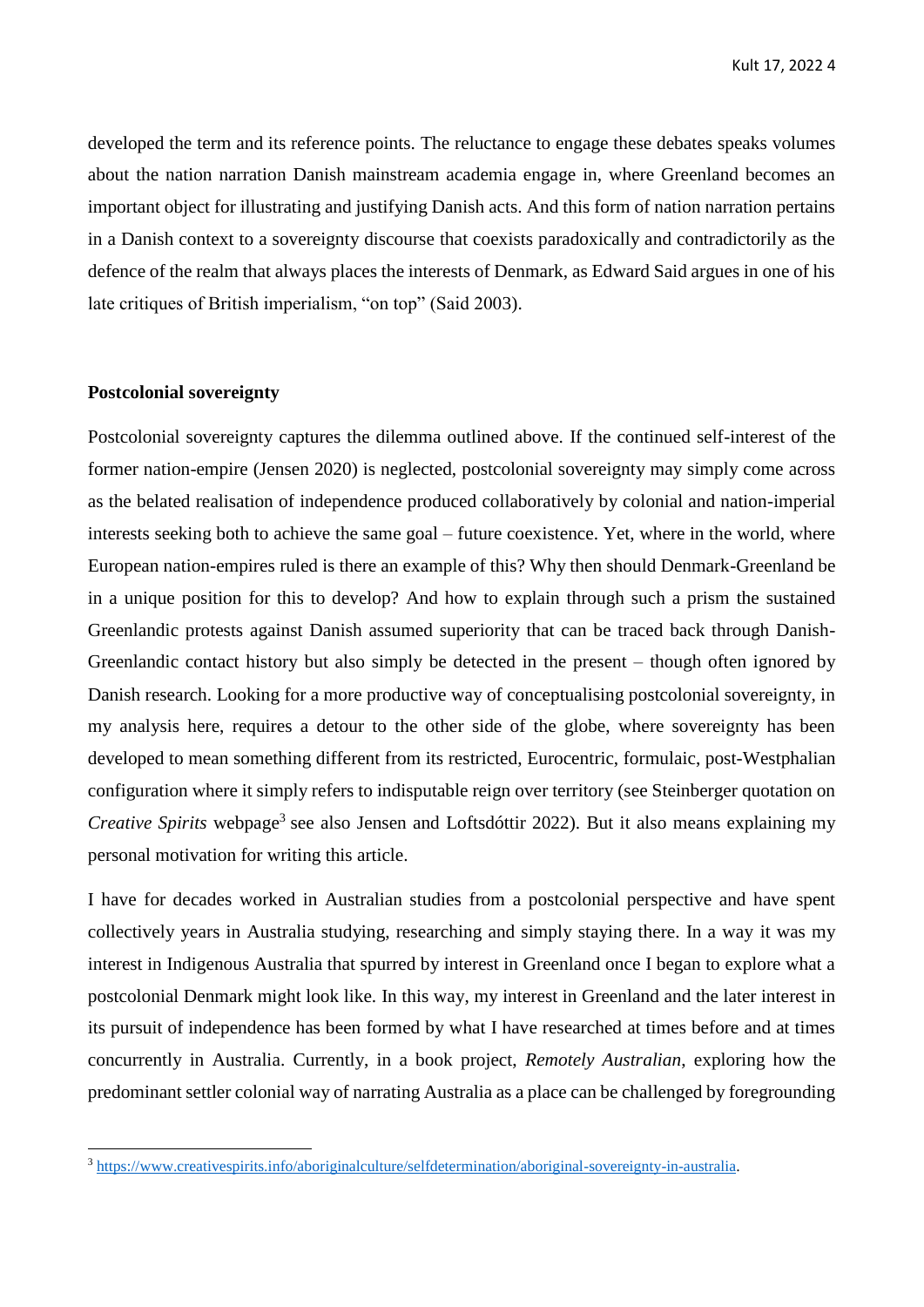Indigenous perspectives that have a long history of being ignored in the Australian context. Just as Greenlandic voices have been ignored, when they spoke out against Danish discourse on what Greenland "required". That does not make my perspective Indigenous any more than looking at the Greenlandic-Danish context (and from now on insisting on Greenlandic-Danish, rather than Danish-Greenlandic) makes me Greenlandic. I have no family connections, nor old circles of evolving discussions with Greenlanders or Indigenous Australians. Instead, I could frame my approach by seeing Kevin Gilbert's, *Because a White Man Will never Do It* (2013 [1973]), as an indirect call for a white wo/man to do something. So far, I would argue no white person has ever "done it" in Denmark in relation to Greenland and arguably that is now too late. Yet there is different work to be done, both in Australia and Denmark, that begins with the recognition of the importance of Indigenous Australia and Greenland to the construction of a settler colonial Australian and Danish selfhood. My argument here is that if we only see the pursuit of what I labelled above as self-interest (of states), we miss the important point that nation-states function also as the result of emotional investment in moral narratives, or emotional economies, of selfhood. If the self-interest of states were just that, Denmark and Australia could simply claim they suppressed marginalised groups because they had the power and the will to do so. Yet intrinsic to the self-interests of states is the requirement to justify, to legitimate, what anyway amounts to the will and power to subdue those standing in their way. Sovereignty represents the will and power of the state, but also reflects the need to justify and legitimate itself.

Postcolonial, decolonial, racialisation and whiteness studies represent radically different ways of engaging with what sovereignty means, and how it can be articulated, beyond the normative practice of political science. The advantage of engaging Indigenous Australia before returning to Greenland(- Denmark) is that there exists an established academic-activist discourse that has in recent decades homed in on postcolonial sovereignty as a key to open up the locked discourse of settler colonial Australia. I would argue until now in Greenland a parallel situation has predominantly taken the form of an independence discourse rather than one about postcolonial sovereignty. Yet I would also argue that the independence discourse in Greenland is becoming premised on a postcolonial sovereignty discourse that Denmark, and what I would label as the Danish (-Greenlandic) Establishment,<sup>4</sup> seek to constantly undermine by referring to the economic challenges of Greenland and the importance of Danish aid – underpinned by a logic that casts Danish aid as implicitly benevolent and/or based on

<sup>4</sup> I am using Establishment here in a similar vein to Owen Jones (2015) in his book on the British Establishment.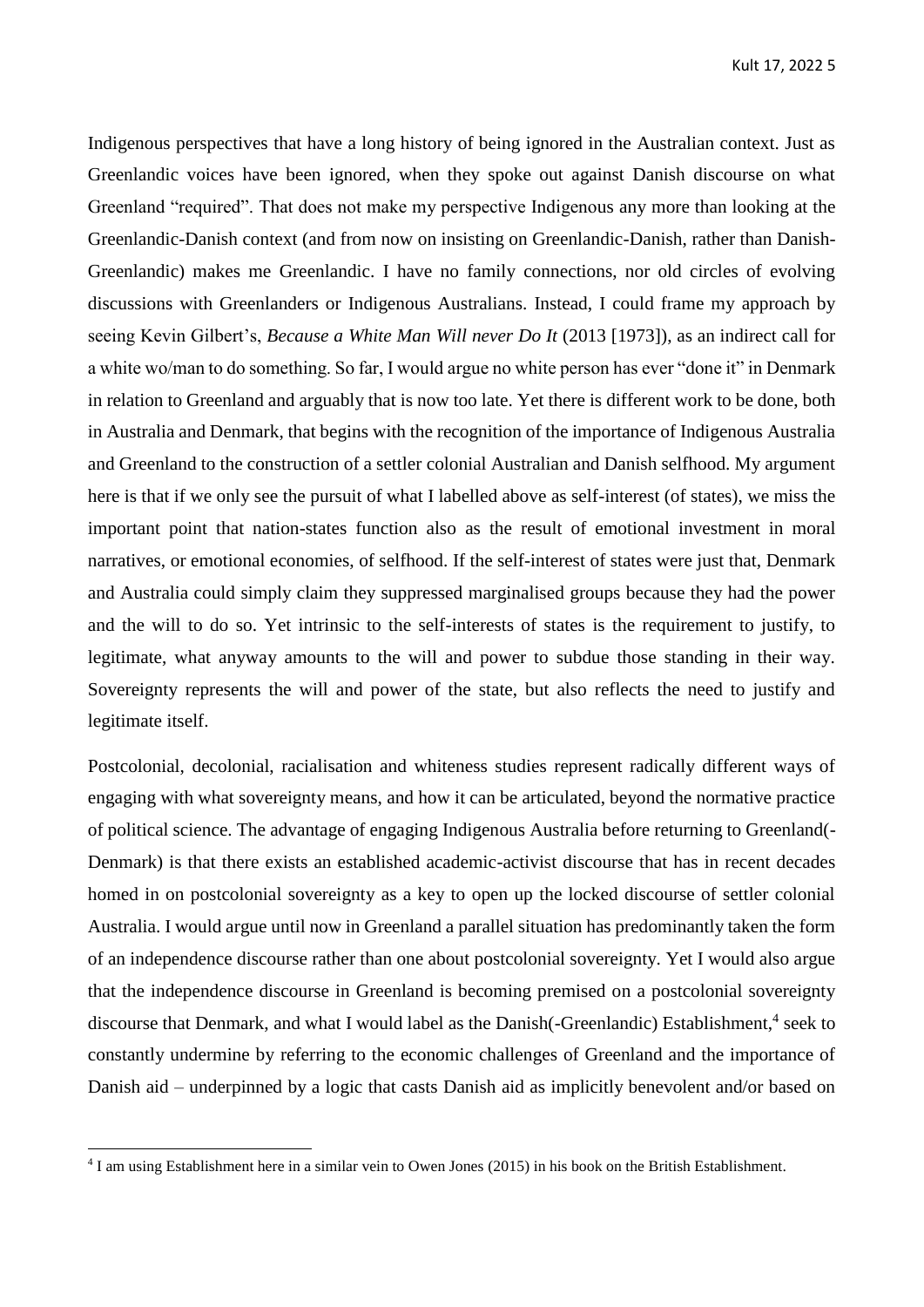mutual interests. I would also argue that there is a continuous restaging by the Danish(-Greenlandic) Establishment. A current Danish Prime Minister might immediately refer the question of the United States buying Greenland (that is taking over Greenlandic sovereignty from Denmark) to the Greenlandic Premier. Yet no Danish Prime Minister has shied away from defending the Danish record in Greenland. In fact, they have primarily not even felt the urge to question the Danish record before defending it.

#### **Indigenous Australia and postcolonial sovereignty**

There are many ways of outlining the Indigenous Australian sovereignty discourse. One could single out academic literature, where Moreton-Robinson's edited volume, *Sovereign Subjects* (2007), and her monograph, *The White Possessive* (2015) are two touchstones. Or one could begin with the more activism-based books, not least, Kevin Gilbert's *Aboriginal Sovereignty* (1987). The space inbetween is occupied by different strands, for example books outlining the fault lines of political discourse around Indigenous sovereignty, such as Altman and Hinkson's *Coercive Reconciliation* (2007), and books less concerned with sovereignty as a negotiated space between Indigenous and non-Indigenous Australia, and more with what I would classify as recuperative strategies. Such strategies are aimed at bringing forth, what has been repressed, marginalised, silenced by white settlement/settler colonialism and its legacies (Jensen 2005; Wolfe 2006). There are a number of publications, but an important book initiating the mapping out of an Indigenous space would be Michele Grossman's edited volume, *Blacklines* (2003), with a number of contributions by Indigenous public intellectuals. In recent years, the space has been occupied by books such as Bruce Pascoe's *Dark Emu* (2014), a bestseller that uses colonial records to detail evidence of pre-colonial Indigenous land management practices, thus contributing to the dispelling of white settlement's myth of Indigenous Australians as "nomadic" - uninterested in settling or unable to settle - and thus by implication underscoring the terra nullius doctrine of white settlement. Pascoe also wrote a version for children, *Young Dark Emu* (2019), illustrating the enormous educational importance of books narrating Indigenous accounts and counter-narratives to colonial settler narratives neglecting, marginalising and silencing of Indigenous perspectives. The dispelling of settler colonial mythologies and establishing counter-narratives of Indigenous pre-colonial lives, their legacies, and their recuperation strategies in contemporary Australia, also drive two of the most important novels by Indigenous authors to emerge in recent years, Alexis Wright's *Carpentaria* (2006) and Tara June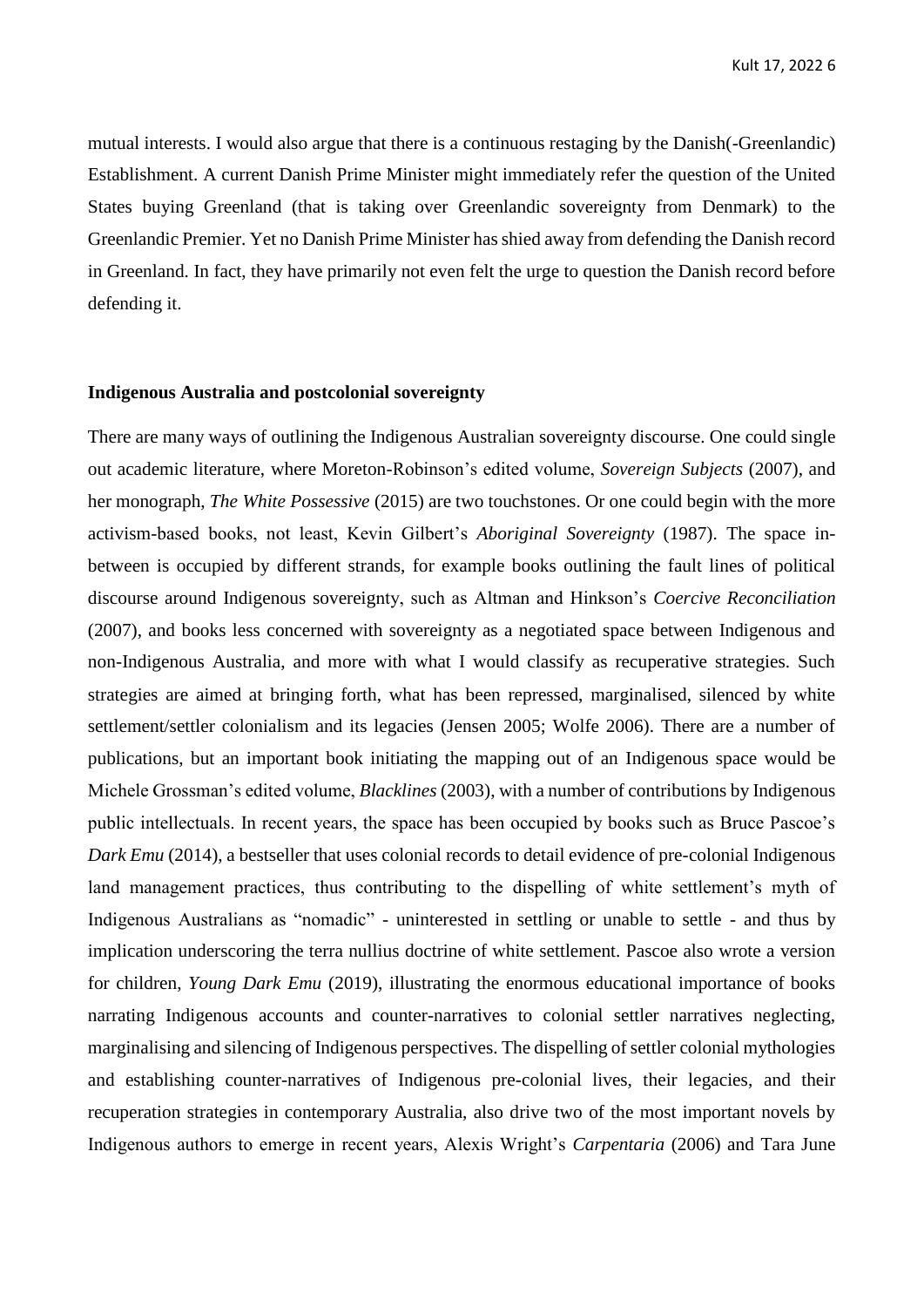Winch's *The Yield* (2019), both of which won the most prestigious literary award in Australia. Both novels are concerned with uncovering and recuperating Indigenous accounts of relations to the places where the novels are set. In both cases this entails writing against not only historical white narratives of settler colonialism unfolding unproblematically in an "empty land" with a few "straggling" Indigenous "non-communities". Both novels premise their counter-narratives on colonialism as a still unfolding project, where Indigenous Australians struggle against continuing practices of dispossession and displacement as non-Indigenous Australians seek further access to the land and its resources.

In my current book project, *Remotely Australian*, however, I have followed a different path to discuss postcolonial sovereignty. In one chapter, Iseek to engage some relatively recent debates on Australian public broadcast television, where sovereignty has been held up as a key term, because sovereignty highlights that Indigenous Australia never ceded sovereignty. Hence, if you were invaded by a foreign country, Britain, but never surrendered or ceded sovereignty, how can Indigenous Australian sovereignty be claimed to be extinguished? Indigenous Australian sovereignty discourse stems from this fact, but it is also a response to perceived inadequacies of other terms that it has replaced, not least reconciliation as well as more limited forms of treaty arrangements. In my chapter on sovereignty, I note a number of petitions that called on Canberra to recognise that specific Indigenous groups had never ceded their territories. I also discuss how a group from the Kimberley in Australia's northwest sought and got an appointment with the British Queen (Australia's sovereign) to discuss land arrangements, since they as they argued shared sovereignty with the Queen (technically the owner of Crown Land), thus in interesting ways bypassing the Commonwealth of Australia in Canberra. In my analysis of the television debates I discuss how Indigenous sovereignty is used as a way to call for justice – not recognition as the end point – in a number of areas: from the still incredibly high incarceration rates of particularly young, Indigenous men, an equally incredible rate of deaths in custody, three decades after a report came with a damning critique of how Indigenous Australians were handled in the prison system,<sup>5</sup> closing the gap which refers to how Indigenous Australians remain disadvantaged and discriminated against in terms of health and education as well as socially and culturally. As should be clear from the above, Indigenous Australian sovereignty is a discourse

<sup>5</sup> Only a handful of the hundreds of recommendations have been implemented three decades later. In Australian debates this tends to be discussed in terms of a shameful indictment of governmental inaction, though it may be more accurate to see it as the result of a reluctance to see justice done for a marginalised population group.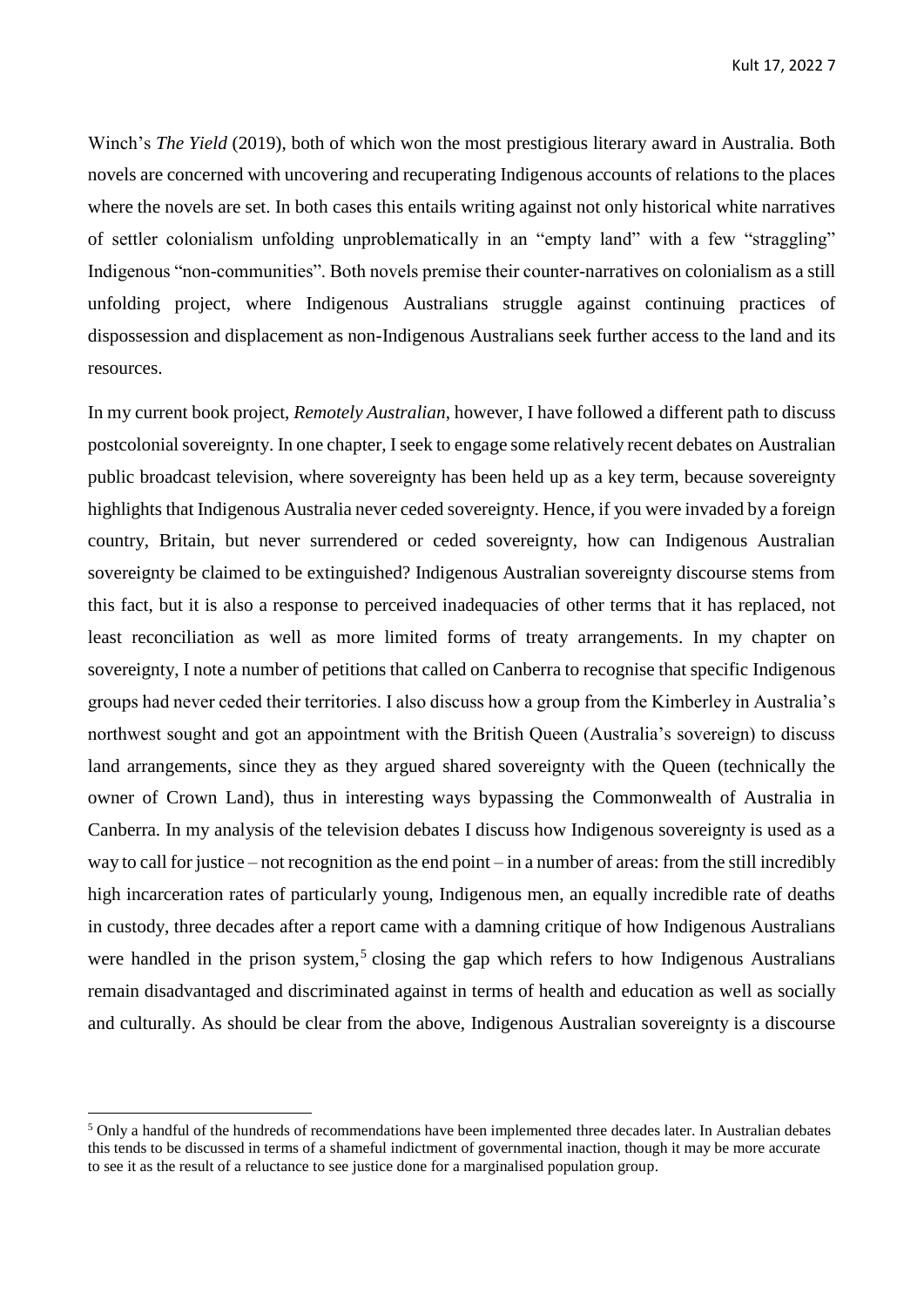that is far removed from sovereignty's Eurocentric origins in political science literature - to such an extent that it raises the question why then home in on this term, rather than say reconciliation?

The answer is twofold: One aspect is an utter Indigenous exasperation over government inaction. From this perspective, Indigenous prioritising of sovereignty reflects Gilbert's, *Because a White Man Will never Do It*, that is, the realisation it is not in the Australian government's short-term interests to meet the demands of Indigenous Australians. If the government acted on the findings of numerous reports and commissions, this would inevitably expose the racism Indigenous Australians are subjected to, and it would reveal the overwhelming reason for structural racism is settler colonialism and its legacy. It would show an Australian nation built around annihilation, displacement and cultural genocide against its Indigenous population, beginning with land displacement to make room for European-Australian farms and continuing until today with a broader struggle over land and resource access – broadly understood as a continuous practice of extractivism.

The second part of the answer to what Indigenous sovereignty involves is more complex. Where the first answer is concerned with speaking out against white settler colonialism and how its legacy continues to impact negatively on Indigenous Australian lives, the second answer begins from a different position. It asks what an Indigenous sovereignty might look like when it is not limited to a reaction to white settlement's encroachment on Indigenous lives, but defined on its own terms. Earlier I mentioned examples of recuperation strategies as counter-narratives premised on narrating localised histories through Indigenous voices. In recent years, this has seen a move away from reconciliation (and reparation), partially as a response to a governmental lack of interest, partially as the result of the realisation that reconciliation and reparation remain trapped within a settler colonial logic that understands settler colonialism as the inevitable precursor and frame for a postcolonial settlement. Postcolonial is here understood both as an after (colonial), but also as conditioned by colonialism even if it genuinely attempts to include the Indigene. Paradoxically, the failure of reconciliation, reparation and the lack of treaties, customarily seen as positioning Indigenous Australia in a legal noman's-land, all work in favour of an Indigenous wiping-the-slate-clean approach, where Indigenous Australians decide what to take to the table, rather than going to the table to see what is being offered by a white, Anglo-centric Australian Commonwealth and its equally challenged states and territories. The works by the Indigenous artists, I mentioned earlier, Pascoe, Wright and Winch (but there are many others, albeit not with the same degree of publicity), all contribute towards the wiping-the-slateclean approach by telling Indigenous stories, by describing Indigenous lives on the land, prior to, during and with an imagined post. The complexity is captured in the current wave of Indigenous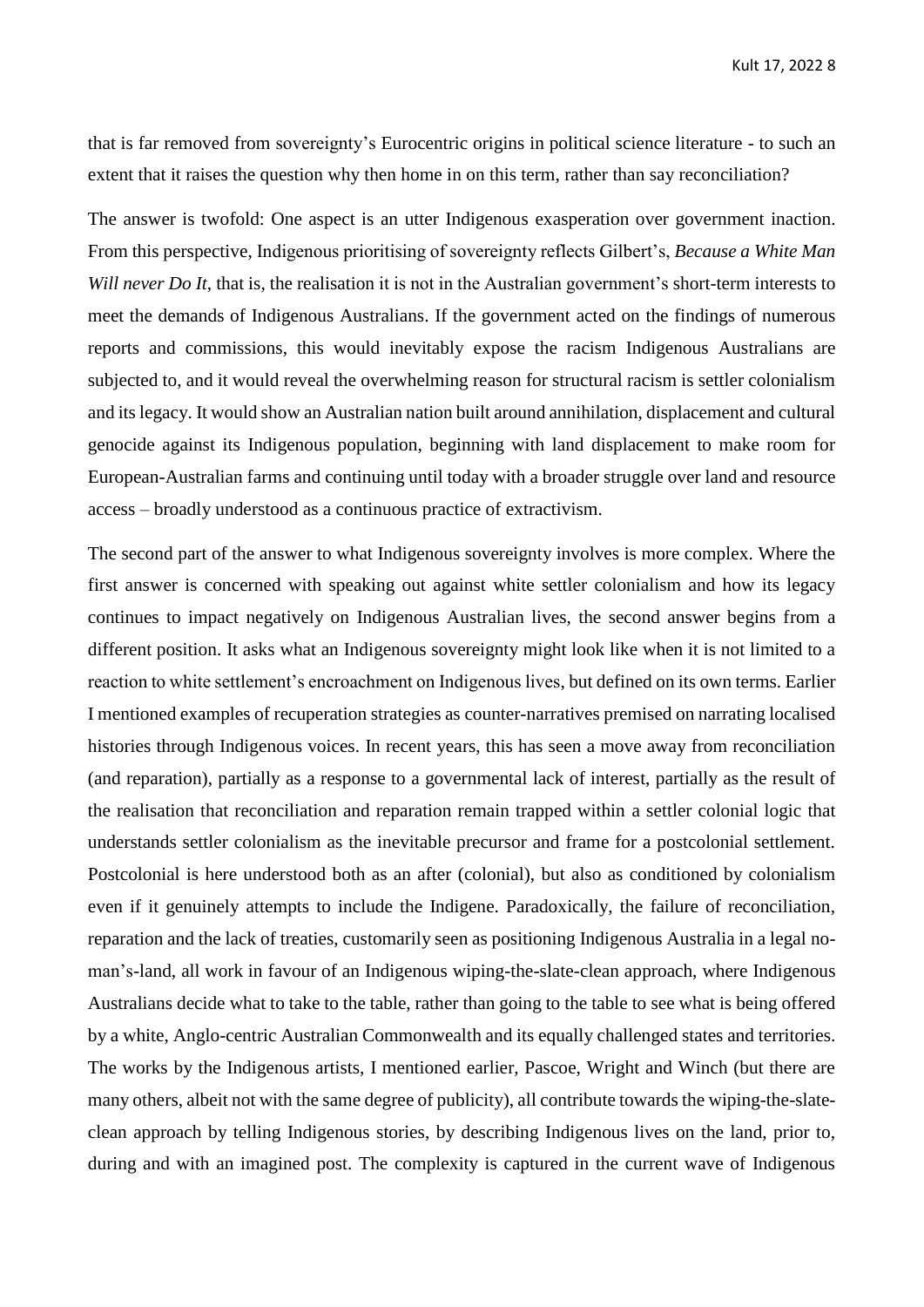utopian-dystopian science-fiction that is less interested in science (future) and fiction (future), and more productively read as fiction that is preoccupied with the idea that imagining the future is the first step towards altering the present which again hinges on setting straight the record of the past (Polak 2017).<sup>6</sup> Indigenous sovereignty, in this brief recapitulation of a much broader picture in Australia, might then be understood as a future that imagines a reality of Indigenous sovereignty as a return to a pre-colonial sovereignty never surrendered, conditioned by survival in a genocidal colonial history, and continuous structural racism coupled with renewed dispossession and displacement in the present. The reason arts play such as central role in this process is because without imagination there can be no Indigenous sovereign future, as can be witnessed in how Indigenous references to place and community in Australia are accepted on an unprecedented scale in Australia. Pascoe's *Dark Emu* is about envisaging place in Australia, not as space where unsettled becomes place when settled, but as a time immemorial Indigenous way of interconnected relations with land (and sea in coastal communities). Winch's *The Yield* - in the process of narrating the protagonist's reconnection with her community after self-imposed exile – offers a dictionary of Wiradjuri words that defines the Ncurambang land on Indigenous terms. In Wright's *Carpentaria* it is a gigantic storm of the wet (the monsoon season in Australia's north) that destroys the white settler community in a combined realityspiritual moment of postcolonial havoc – that also indirectly recruits climate change as the seed of the white community's ultimately self-destructive behaviour.

#### **Shifting the postcolonial lens from Australia to Greenland**

It is important to note, as I turn from Australia to Greenland – or in lieu of the Viking misnomer - Kalaallit Nunaat that the idea with the current article is not to demonstrate what Kalaallit Nunaat, or its people, Kalaaleq/Kalaallit, might learn from Indigenous Australia/ns.<sup>7</sup> Postcolonial trajectories, even if shaped by fighting overlapping imperial-colonial strategies of coercion, dispossession and marginalisation, are inevitably also shaped by localised forms of resistance, of counter-narratives and recuperation strategies embedded in structural affiliation with "country". Country here refers to the

1

<sup>&</sup>lt;sup>6</sup> One example of setting the record straight is the current massacre map project

[<sup>\(</sup>https://c21ch.newcastle.edu.au/colonialmassacres/map.php\)](https://c21ch.newcastle.edu.au/colonialmassacres/map.php) that seeks to identify where Indigenous Australians were killed indiscriminately until 1930.

 $7$  I have not, parallel to Kalaallit Nunaat, used an Indigenous Australian language term to refer to their peoples, because of the vastly different Indigenous Australian languages spoken, depending on where you are from. Many languages have disappeared since 1788, but languages also remain and strong efforts are made to recuperate lost languages and language parts, as well as efforts to promote Indigenous Australian language usage. Though larger group oriented references do exist they are regional, not national.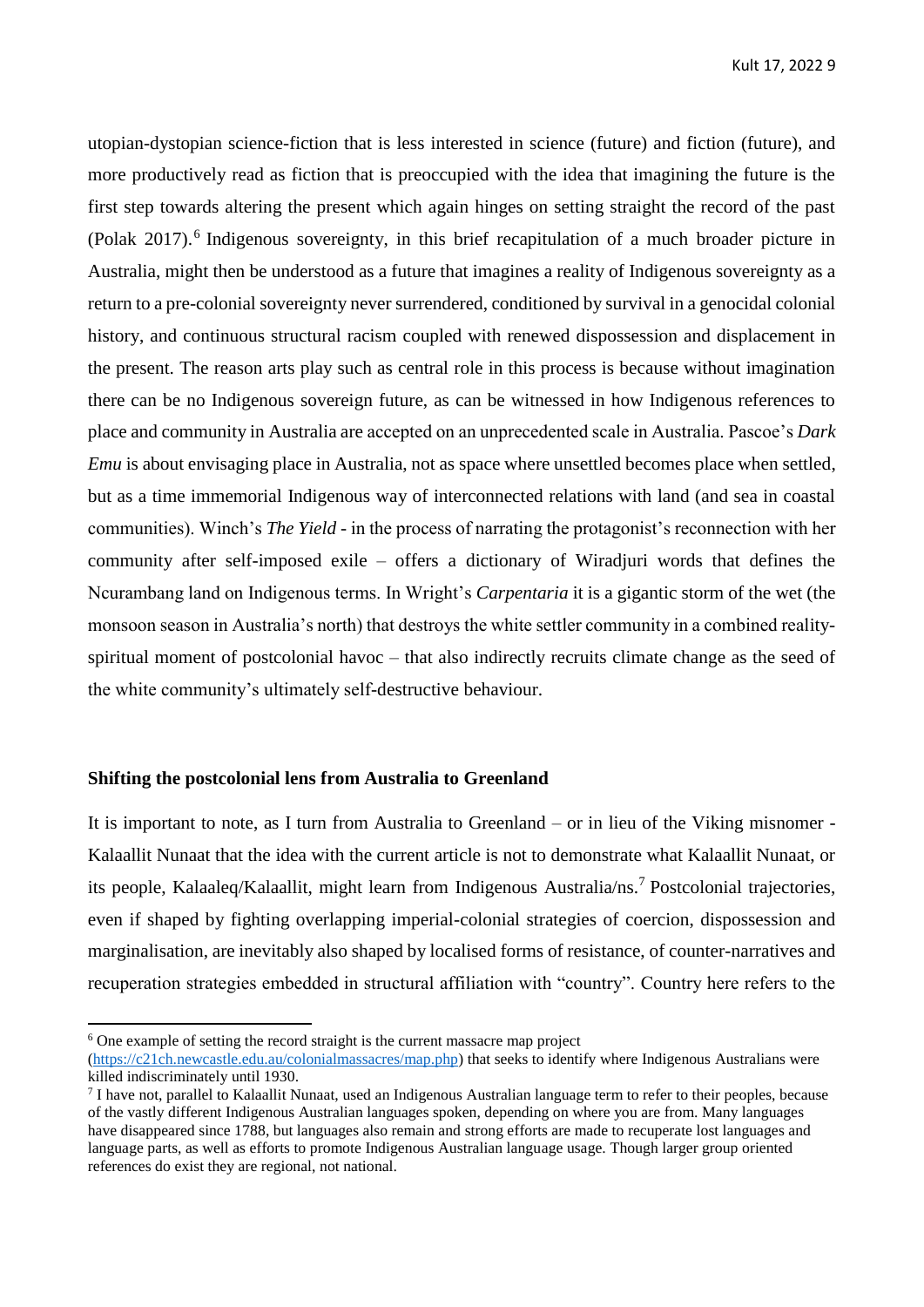Indigenous Australian conceptualisation where it does not refer to nationhood, or *mobhood*, 8 but connectivity to the land that is claiming you. Even processes of wiping the slate clean are not identical, even if civilising mission and imperial-colonial imagined benevolence that make up the white writing on the pre-existing slate are produced by an identical logic aimed at containment, coercion and elimination of the colonial subject (Wolfe 2006). It may appear grossly unfair to frame the attempted genocides against Indigenous Australia with Danish strategies in Greenland, yet if the focus is on cultural annihilation and white replacement strategies then clearly a pattern is detectable across the globe - also between Australia and Greenland. One occasionally cited<sup>9</sup> cross-reference is the Stolen Generations in Australia and what has become known in Greenland and Denmark as The Experiment, where Greenlandic children were taken from their communities and sent to Denmark to be raised as Danes, with a view of returning them to Greenland as spearheads of the Danish modernisation process (an updated civilising mission discourse that replaced former colonial civilising missions). But probably the most consistent parallel pattern is the systematic way in which governments, bureaucrats and people involved with Indigenous Australian and Greenlandic communities naturalised their privilege to lord it over the locals. This entails the need, but also an accompanying desire, to dismiss and/or belittle local knowledge as irrelevant or less relevant simply because it was Indigenous. Yet, much as the dismissal was the product of a white superiority complex, it also served to avoid the logical question: What entitled white settler Australia to rule over Indigenous communities? What entitled in the colonial era Danish missionaries/priests, administrators and traders and in the modernisation period bureaucrats, trade administrators, people in charge of infrastructure and construction workers, teachers, medical staff and many others to steamroll what they thought was good for Greenland, and incidentally for themselves and Denmark? The answer is not benevolence, unless we are meant to believe that Denmark was the exceptional case where imperial-colonial power was driven by altruism. The answer is a national self-interest that also promoted Danish careers in Greenland as both contributing to Danish national pride and the overriding discourse that benevolence was an automatic by-product of national self-interest. The transition from the modernisation process and its now openly criticised consequences for home rule in 1979 and then self-government in 2009 is marked by a bifurcation between two mutually exclusive narratives. One that remains prevalent in Denmark homes in on the steps towards increased autonomy created by Danish altruism, benevolence and clever social engineering preparing Greenlanders for their next level of autonomy. The other that

<sup>8</sup> It is customary among Indigenous Australians to refer to their affiliation with a culture-language group as "our mob".

<sup>&</sup>lt;sup>9</sup> Occasionally cited here does not refer to an inconsistent practice as much as reflect the infrequent parallels drawn between Greenland-Denmark and Australia.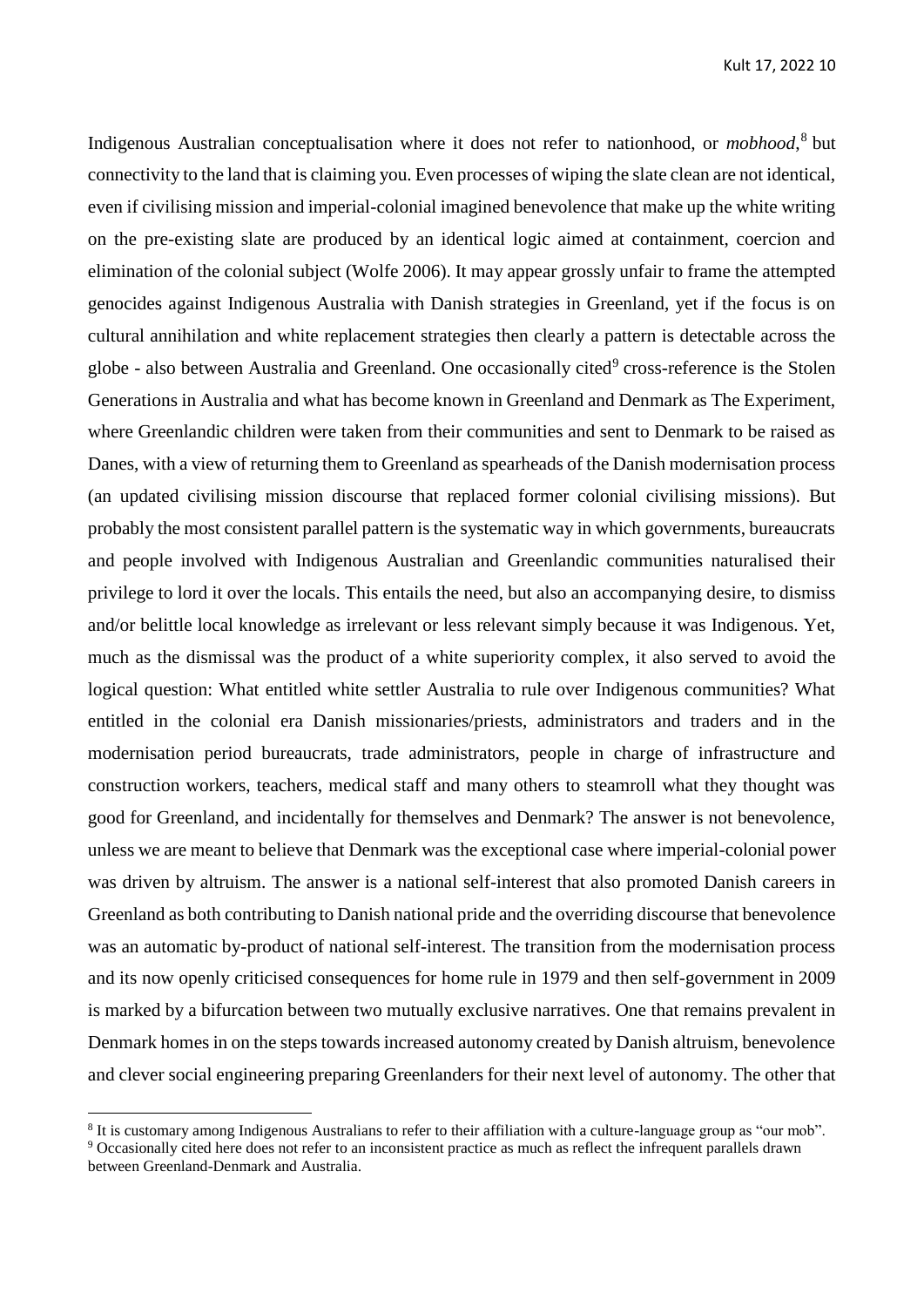I would argue is evolving from a status as contentious in both Denmark and Greenland to becoming, in Kalaallit Nunaat, a mainstream narrative, sees Greenlandic autonomy as the result of strategic battles fought by Greenlandic representatives against those presiding over the interests of Denmark and the Danish state. There are at times inter-generational disagreements over how successful those battles were, and whether home rule and self-government have in fact been accomplished. Or whether it is better described as an entrapped relationship, as illustrated by Julie Edel Hardenberg, artwork *Rigsfællesskabspause* (2005), where the "stitched together" Greenlandic and Danish flags are converted into a straitjacket. Thus, it is not only Greenland but also Denmark that is placed in a bind hampered by the mutually exclusive goals of mutual collaboration and preservation of national (self- )interest.

#### **From sovereignty to postcolonial sovereignty**

I argue that in terms of conventional, prescriptive political science, sovereignty is understood as a question of when rather than if, and conceptually seen as stepping-stones paving the way from autonomy to independence. Within this prescriptive frame, however, Greenlandic independence is a projection barred by its preconditions: Small population, limited human resources, economic deficit, inadequate military self-protection, among many other aspects – in other words the caveats regurgitated by Danish politicians, and Danish stakeholders who seek to keep Greenland within the fold, those forces and people that I have labelled the Danish(-Greenlandic) Establishment. What is also interesting concerning their touchstones for warning against Greenlandic independence is what they do not refer to - Danish self-interest. And then of course it is interesting how remarkably similar their arguments are to warnings against granting political autonomous power to Indigenous Australia, and more historically how parallel the Danish arguments are to the Portuguese/Belgian/British/Dutch arguments used against accepting an independent Angola/Congo/India/Indonesia.

The unpacking of what informs conventional prescriptive political science approaches to sovereignty reveals a complexity of interests underpinning nation-imperial interests, prejudicing the emancipation from colonial structures. Postcolonial sovereignty unsurprisingly entails its own complex agendas. Primarily because postcolonial sovereignty rejects the prescribed route to an independent Kalaallit Nunaat informed by the simplistic, linear logic of political science and IR discourse – that mirrors and underpins the language of existing power relations. To ask, as I did in the Indigenous Australia section, what a postcolonial sovereignty defined on Greenlandic terms might look like in Kalaallit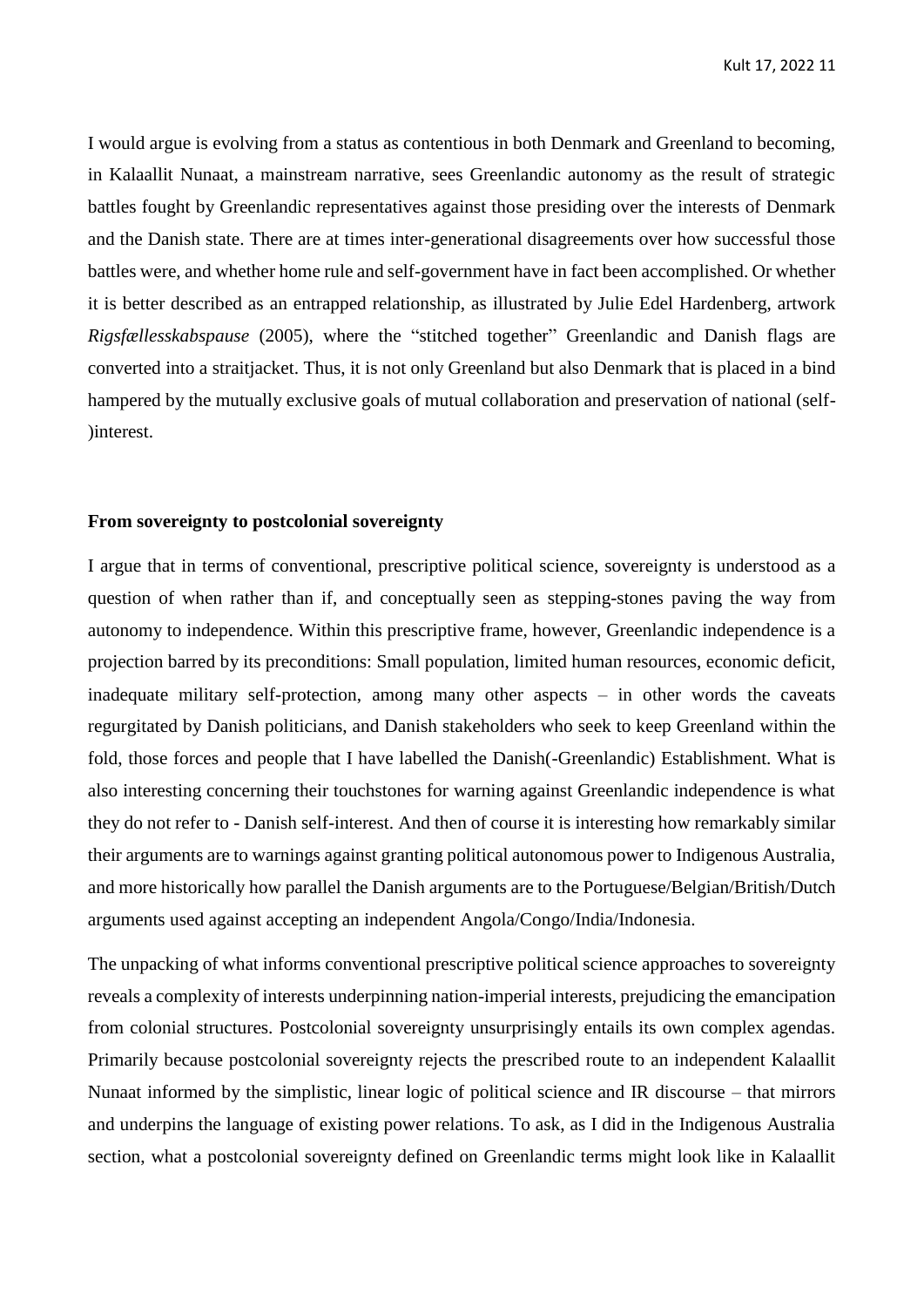Nunaat, is to reject an instrumentalised Danish logic unable to see Greenland beyond its strategic position in the Arctic and beyond Greenland's significance to Denmark. Postcolonial sovereignty rejects reducing Kalaallit Nunaat's "potential" to its rich resources and the contradictory discourse of underlining its "healthy" relationship with Denmark while serving the interests of Denmark. A gaze informed by a postcolonial sovereignty approach begins by defining the interests of those eager to come to the "rescue" of a "struggling" emergent independent Greenland. In this light, Greenlandic politicians welcoming American interest in Greenland does not mean Greenlanders are blind to the broader American agenda in the Arctic. But it forces the Danish(-Greenlandic) Establishment's out of its smug position to warn Greenlanders against American interests in Greenland to protect and defend Danish interests in Greenland. This, however, in turn exposes the built-in contradictory Danish view of the United States as guarantor of peace in the Arctic through collaboration with Denmark as the upholder of sovereignty, but a threat to Danish sovereignty in Greenland, already compromised since the Second World War through the continued occupation by the Americans of the Thule Air Base.

Laying bare the Danish attitude also reveals that Denmark's interest is not a benevolent or altruistic driven "postcolonial" attitude but marked by continuous national-imperial interests dressed up in language of benevolence and altruism restaged to match Greenland's reassigned position in the Danish realm – from colony, over modernisation period, through home rule to self-government. The Danish(-Greenlandic) Establishment plays a pivotal role in preserving and protecting this view, against criticism and critique from anti-Establishment corners in Denmark and Greenland. The preserve and protect approach takes two different forms. The first position holds there was never anything colonial about the relationship, a position that has in recent years become increasingly marginalised, even if stakeholders of such views, not least Thorkild Kjærgaard and Bo Lidegaard, have been allocated a disproportionate amount of space in mainstream media. The second position is more dynamic. It acknowledges the relationship may have been colonial, remains strategically vague on details, emphasising instead the historical distance to the "colonial era". What is more interesting about this position is what it does not do. It does not outline what that colonial relationship entailed, that is, describe in what ways Denmark's administrative, economic-religious regime in Greenland was, for example, coercive and racist. Rather the position, to the extent it even engages colonialism, relegates colonialism to a bygone era best forgotten. Alternatively, when it engages the colonial relationship, it identifies and details cases and discourses seen as evidence of Danish exceptionalism (Jensen and Loftsdóttir 2022) without having detailed the colonial system the cases are exceptional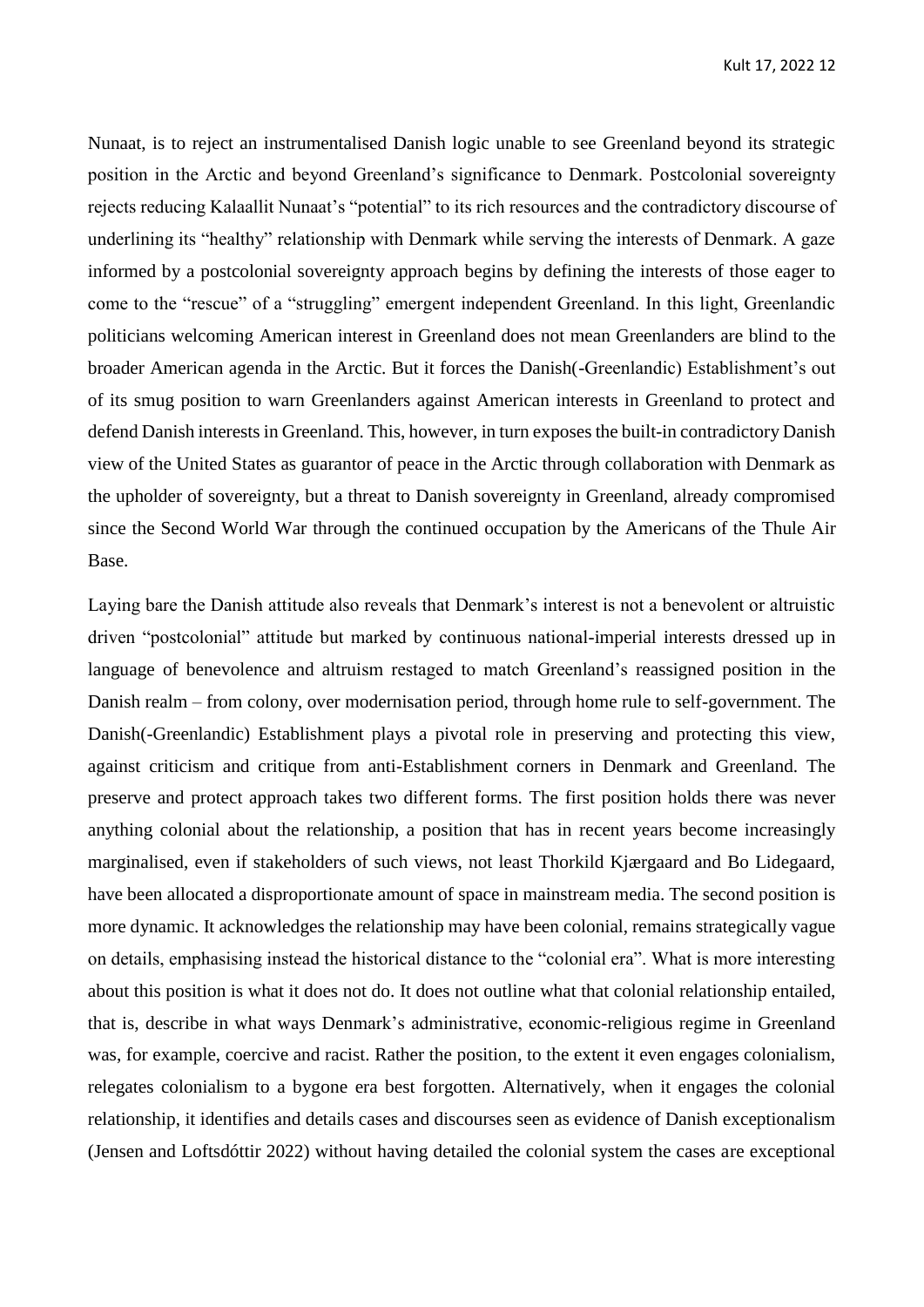to. Thus colonialism as a repressive system may paradoxically be noted as an established truth, but the account of it is nowhere to be found. This is remarkably similar to when contemporary relations between Greenland and Denmark are laid out. Also here the Danish interests in Greenlandic airports, the way Danish continues to operate as a lingua franca in the higher echelons of Greenlandic society, and particularly in the relations between Denmark and Greenland, or the unrequested Danish proposal of military training in Greenland, are not discussed by the Danish/Greenlandic Establishment in terms of displaying Danish interests that either go against Greenlandic interests, or may be problematised simply because they are not called for from Greenland. What the historical and the contemporary cases show is how the Danish policy has been based on protracted negotiations seeking to keep as much influence as possible for as long as possible in the national self-interest. It also reveals that the Greenlandic path to independence is seen as a given, but since its exact nature remains indeterminable it opens for yet another restaging of Danish interests.

The Greenlandic response to Danish self-interest has been premised on recognising this as a given, traceable at least back to the post-war years, when Denmark could no longer unilaterally decide over Greenland, because of the era of decolonisation, stemming not least from the pressure from the UN, and the simultaneous rise of the Cold War that led to the wartime presence of the United States becoming permanent. Currently, postcolonial sovereignty in Greenland faces the obstacle of the Danish sovereignty over Greenland managed through the euphemistically named, *Rigsfællesskabet [*literally: *the Common Realm]*. *Rigsfællesskabet* on the one hand projects three nations, Denmark, Faroe Islands and Greenland, united under one sovereignty, while on the other hand operating as a strategic way for Denmark to promote its interests in the Arctic, bolstered over the last two decades by a militant foreign policy aimed at preserving the one-way special relationship with the United States. Postcolonial sovereignty in Kalaallit Nunaat, however, also exists outside the Danish-Greenlandic relationship or it would not be postcolonial. Outside this relationship, the articulation of postcolonial sovereignty redefines a Greenlandic outlook that is both local, regional and global. Regionally this entails not accepting the Danish pursuit of national self-interest to secure American goodwill, but promoting a separate course where demilitarisation is not understood as guaranteed by wielding the biggest weapon but by keeping weapons away. Whoever wins an arms race in the Arctic will not be an Arctic based sovereignty and once again the environment will pay the price. Globally, Kalaallit Nunaat has come to occupy a central place in the climate crisis and has sought to act on this crisis by not accepting large-scale environmentally destructive extractivism projects. And by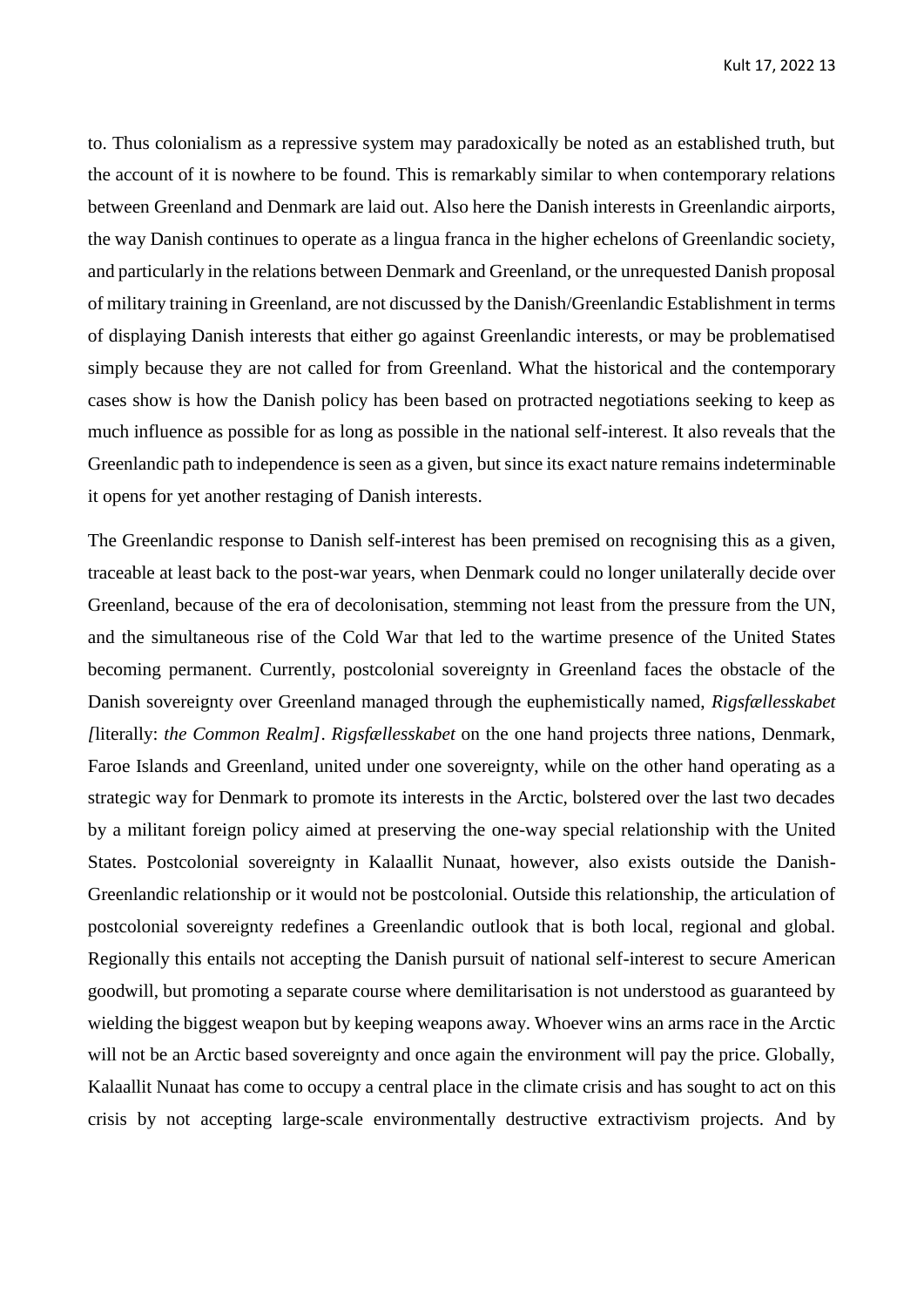accepting the Ilulissat Icefjord Centre next door to the glacier that has become internationally famous as the illustration of the onslaught of climate change (Holst and Jensen 2015).

## **Conclusion: The layers of postcolonial sovereignty in Kalaallit Nunaat and Indigenous Australia**

The article's section on Kalaallit Nunaat has spoken about postcolonial sovereignty primarily in terms of the interest of an emergent nation-state no longer held to ransom by its former nation-empire. There is little grounds for Indigenous Australian comparison here, because Indigenous Australia remains far from the level of political autonomy achieved by Kalaallit Nunaat, for many reasons. The Kimberley, for example, may be the same distance from Canberra as Nuuk from Copenhagen, but all of Kalaallit Nunaat is a remote location from Denmark, whereas the distance in Australia is covered by continuous settler colonial sovereignty and of course a whole range of Indigenous Australian "country". One interesting historical example in Australia of insistent political autonomy, however, would be the Indigenous Australian Tent Embassy erected on the grounds outside the Australian parliament in 1972, or the Indigenous flag created around the same time as the Greenlandic flag. A current example would be the issuing of Indigenous Australian passports to refugees incarcerated in off-shore detention, to welcome refugees to an Australia that is Indigenous Australian "country". This shows the constantly renewed struggle between Indigenous Australia and settler colonial Australia, where Indigenous Australians point out that as self-recognised invaders, non-Indigenous Australia has no legal let alone moral grounds to reject people coming by boat to Australia, as they did themselves.

Hence postcolonial sovereignty speaks to practice and to activism at a local level. In Kalaallit Nunaat, postcolonial sovereignty entails struggle with a very familiar ring to Indigenous Australian battles fought against settler colonialism and contemporary structural racism. Many Danes, including people who have produced research on Greenland, would here insert a caveat, pointing out that Greenland has had political autonomy since 1979. Current problems are the result of a malfunctioning Greenlandic political system. The Danish mistakes, where they are occasionally admitted but seldom addressed, are seen as historical, the socio-economic problems in Greenland seen as a vindication of the Danish rule – not an indictment. The Danish attitude results from a desire to shelter the Danish continued presence in Greenland, not to change, let alone challenge, the Danish presence – historically or contemporarily. The Greenlandic debate is over how a future Kalaallit Nunaat defined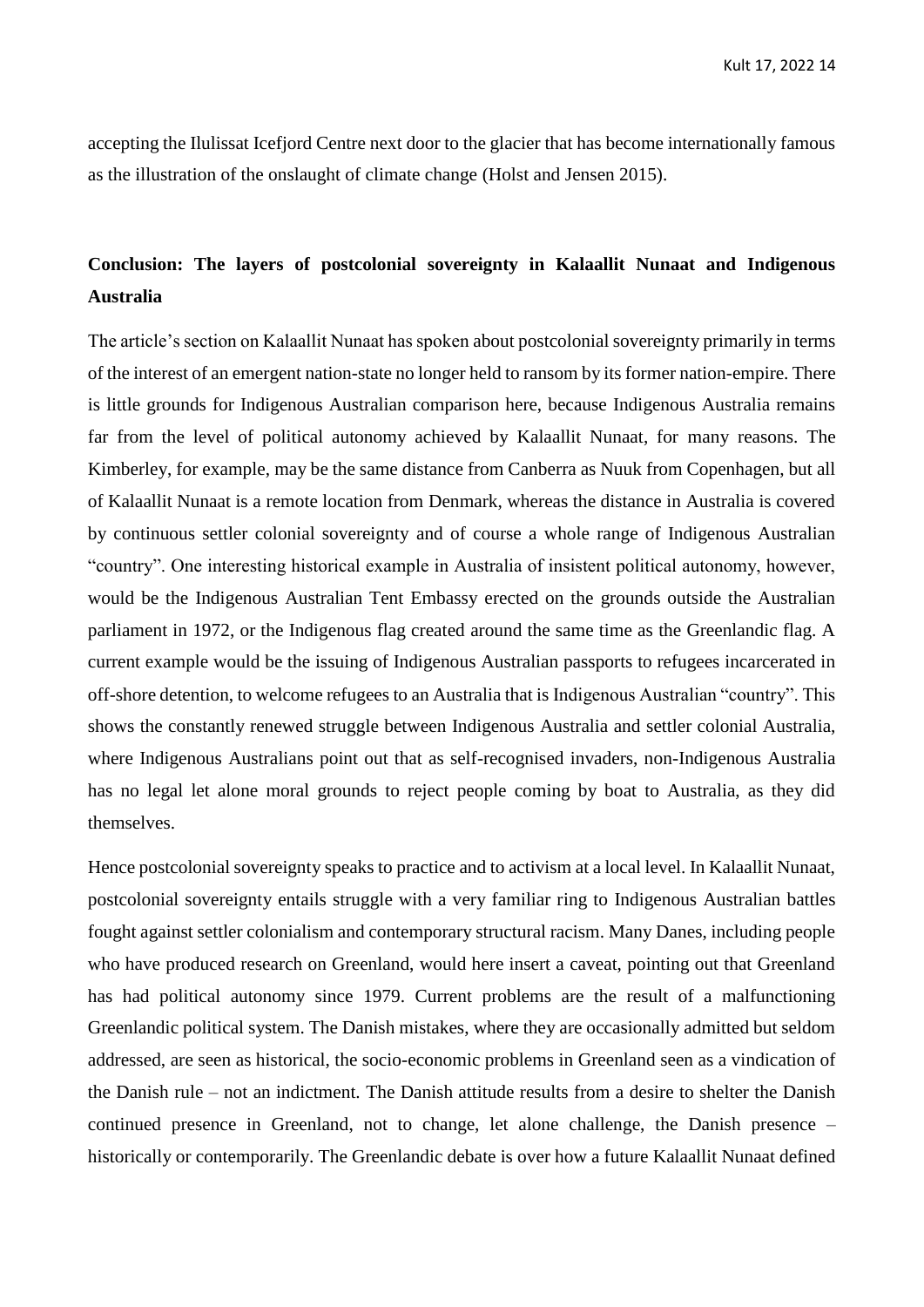exclusively on Greenlandic premises may take shape. This requires removing the Danish ghost from the machinery that currently informs Greenlandic society. And that Danish ghost is present in almost every conceivable aspect of Greenlandic society. And determines the vast majority of Danish interventions in Greenland, from administrative agents public as well as private – to Danish research in Greenland. I invite Greenlanders to reflect whether my research involuntarily enters the same trap. To do otherwise would be to conveniently obscure my own Danish whiteness.

#### **References:**

Altman, Jon and Melinda Hinkson, eds. 2007. *Coercive Reconciliation: Stabilise, Normalise, Exit Aboriginal Australia*. Melbourne: Arena Publications Association.

Bhabha, Homi. 1990. "DissemiNation: Time, Narrative, and the Margins of the Modern Nation." In *Nation and Narration*. London: Routledge.

Césaire, Aimé. 2000 [1972] (French 1955). *Discourse on Colonialism*. New York: Monthly Review Press.

Fanon, Frantz. 2001 [1965] (French 1961). *The Wretched of the Earth*. London: Penguin.

Gilbert, Kevin. 2013 [1973]. *Because a White Man Will never Do It*. Sydney: Harper Collins.

Gilbert, Kevin. [1993] 1987. *Aboriginal Sovereignty: Justice, the Law and Land*. Canberra Burrambinga Books.

Grossman, Michele, ed. 2003. *Blacklines: Contemporary Critical Writings by Indigenous Australians*. Melbourne: Melbourne University Press.

Hall, Stuart. 1995. "When Was the Post-Colonial? Thinking at the Limit." In *The Post-Colonial Question: Common Skies, Divided Horizons*, edited by Iain Chambers and Lidia Curti, 242-60. London: Routledge.

Holst, Tore and Lars Jensen. 2016. "Taling two Cities – Nuuk, Ilulissat, Modernity, Climate Change and the Icefjord Centre." *Kult* 14: 126-33.

Jensen, Lars. 2005. *Unsettling Australia: Readings in Australian Cultural History*. New Delhi: Atlantic Books.

Jensen, Lars. 2018. *Postcolonial Denmark*. London: Routledge.

Jensen, Lars. 2020. *Postcolonial Europe*. London: Routledge.

Jensen, Lars and Kristín Loftsdóttir. 2022. *Exceptionalism*. London: Routledge.

Jones, Owen. 2015. *The Establishment. And How They Get away with It*. Harmondsworth: Penguin.

Leine, Kim. 2018. *Rød mand/Sort mand*. Copenhagen: Gyldendal.

Moreton-Robinson, Aileen, ed. 2007. *Sovereign Subjects: Indigenous Sovereignty Matters*. London: Routledge.